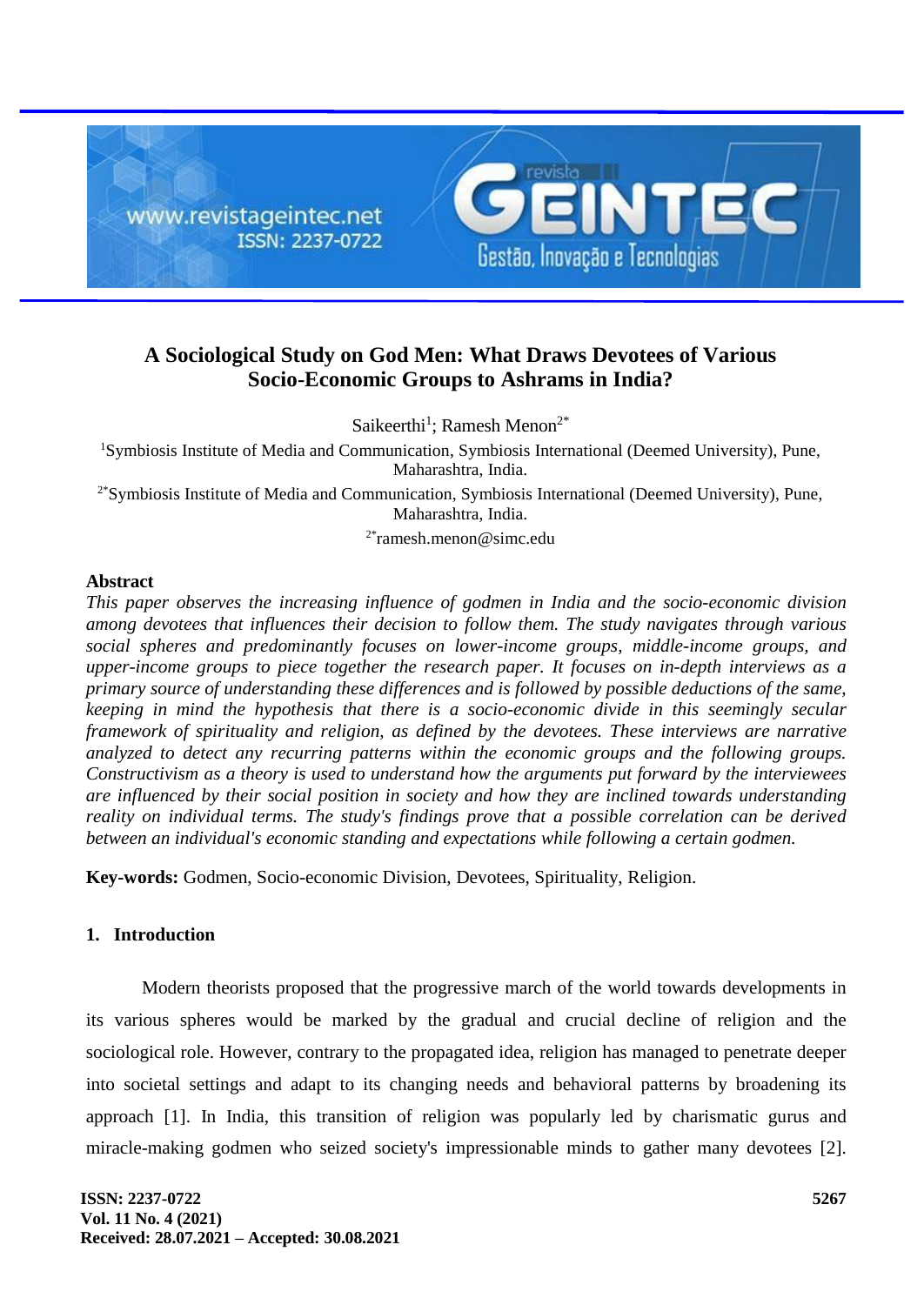They did so by breaking religion into an approachable institution that did not require intense emotional or physical sacrifice but simply began from within oneself [3]. However, as such, society was divided, to begin with, and continues to be divided between India, broadly based on the socioeconomic backgrounds of individuals, which in a self-explanatory manner can be translated into devotees as well [4]. Hence the question arises as to how the various gurus and godmen in the country, irrespective of their reputation, construct a business model that considers the various needs of their devotees based on their different economic backgrounds. This question arises in the face of research studies, which have shown that people from different sociological classes seek an experience unique to their social standing and upbringing. When the ruling elite of our country pinned their hopes on economic development, it is unfortunate that a crushing result had them running into the temptations of an unreal world as offered by godmen [5]. Another constituency as aimed by godmen was the burgeoning middle-class household of the post-Independence era. The intense cultural and social crisis they faced made them an easier target audience to imprint otherworldliness as propagated by godmen. However, another paradoxical group of people was the rationalists and liberals who depended on education to fill in the gaps left behind by social backwardness. However, it is also noticed that a substantial following of godmen happen to be from literate and well-educated sections of the middle class. The paper seeks to understand the influence of a single sphere in an otherwise complicated web of psychological and sociological positioning of an individual and the resulting reality constructed that helps them navigate life as ideated by a stranger [6].

# **2. Literature Review**

Globalization as a phenomenon had repercussions in the very roots of society, leading to a complete rearrangement in terms of social classes, individuals, systems, and the general values and morals propagated. India's growing exposure to the outside world due to its participation in the global community has resulted in a shift in propagating values and principles in personal consumption. It was not too late when globalization as a concept crept into religion. This period was characterized by a visible blurring of the line between the conceptualization of 'god' and 'guru' [7].Globalization had resulted in the amalgamation of various social pillars, religion being one of them. However, it sorts to break down the existing traditional social fabric to create space for the invasion of "consumerism, cyber-culture, new-fangled religions, social fads, and changing work ethics and work rhythms" [8]. This breakdown, however, forced an increasing number of people in the country to fall back on social and moral support, which came in India in the form of easily accessible religious gurus and teachers.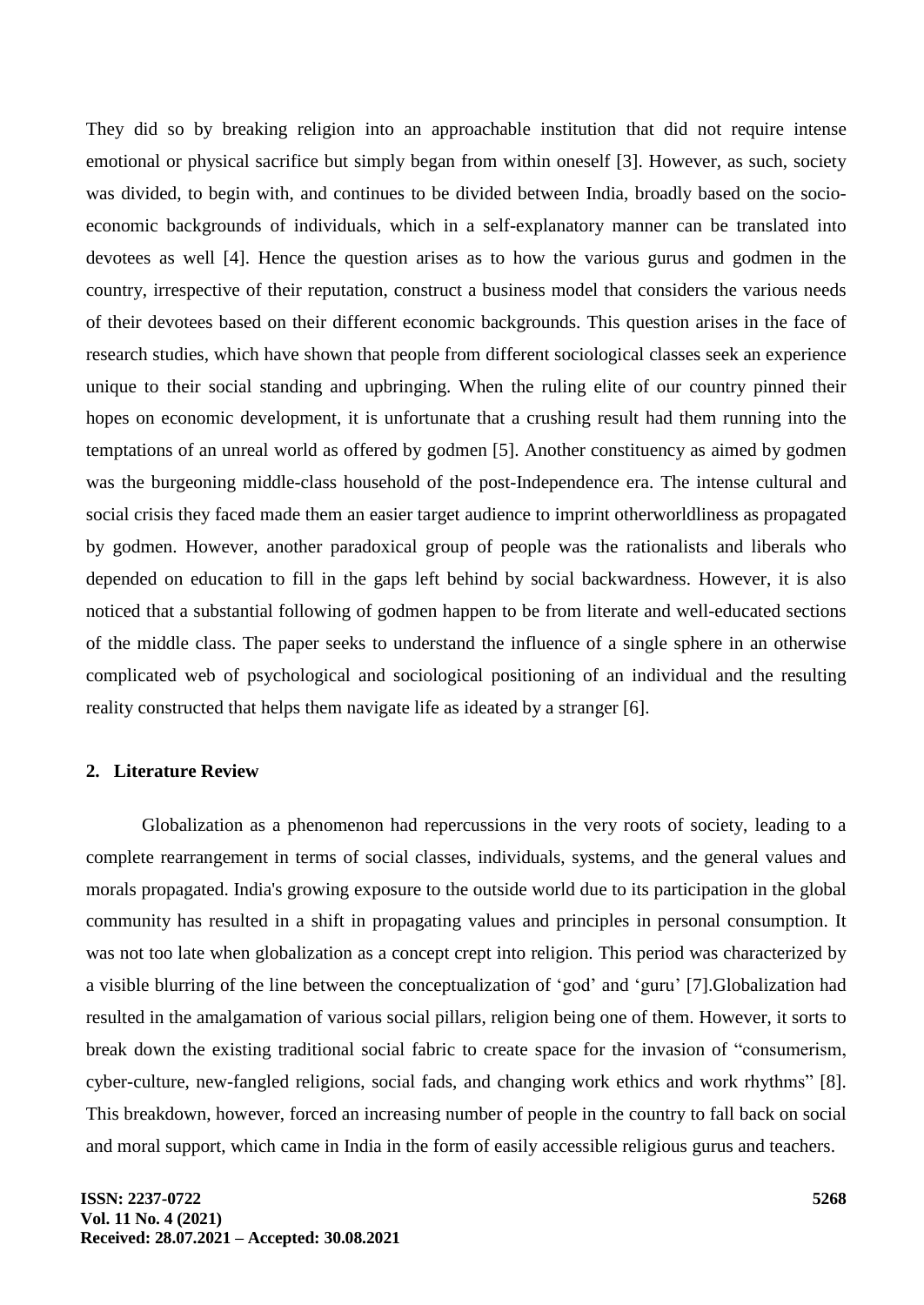Many religious devotees started to seek comfort and gratification through religion due to their unique position in globalized Indian society. These people often identified themselves as being "culturally rootless, distanced from their tradition by background and education". [9]. As a result, many sought to devote themselves to gurus and self-proclaimed godmen that propagated nativistic tendencies and provided a bridge between traditional concepts of self and the incomprehension faced by a modern individual in today's Indian society. This trend has been especially visible among the educated and prospering middle-class citizens and upper-middle-class citizens. This new sense of consumerist ethos [10], sees many people choose self-gratification as a means while faced with the wide variety of choices in life, including that of religion and its means.

Social capital has been a relevant concept, discussed in length since various sociological opinion leaders such as Durkheim, Weber, Marx, and Simmel. When conceptualizing community in terms of broadly classified types of social capital - the bridging capital where social interactions cross any established sectional or group boundaries and bonding capital where interactions are more frequently observed between people of similar characteristics, there emerges a new angle of study into religion in terms of religious, social capital [11]. While bridging capital, popularly among urban communities, encourages interactions and results in blurring the line between different communities, it also arouses conflict. The conflict has been identified as a fundamental dynamic between the sense of self and community due to globalization efforts and the resulting new definitions of social capital and, in turn, religious capital [12].

It is these global phenomena that allowed gurus to propagate their influence onto countries far and wide. As a result, the concept of 'global Hinduism' flourished, which resulted in one of the most dramatic developments in present-day Hinduism, which "is the growth of popular and high-profile devotional organizations led by charismatic Indian gurus [13]. The more successful of the gurus head vast institutional empires financed by generous donations from hundreds of thousands of affluent devotees both in India and abroad". These organizations have come into the limelight for many reasons, including spiritual teachings and their way of life, controversies ranging from money laundering to sexual abuse cases, so on and so forth [14].

Contrary to popular perspective, another way to look at the situation is how a man or a woman claiming to have god-like abilities manages to attract an entire following from all parts of the world. "The number of *babas, swamis, gurus, bapus, bhagats* and their ilk in India is legion. They evoke fierce loyalties and attract an expanding clientele for a while and then fade away". The idolization of the guru within the community is very strong and can be considered 'delusion at best [15], which can be best explained through the example of Rajneesh's, and while they provide only a broad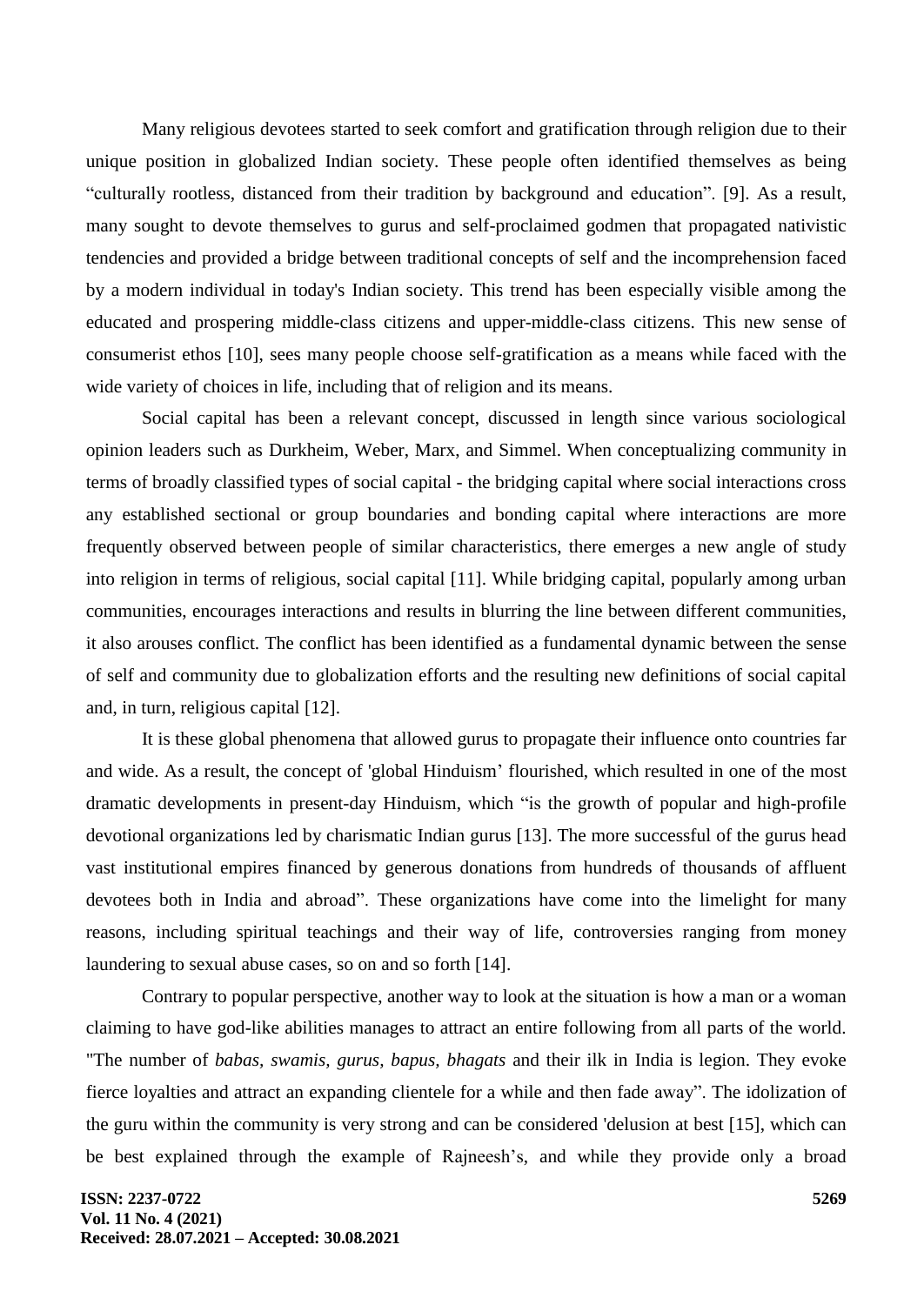understanding into many otherwise microbial movements, the example of the cult-like organization that was set up in Oregon by the disciples of Bhagwan Sree Rajneesh is a representation of the same, nonetheless [16].

"His (Osho) agenda, as I understood him, was simply to raise the consciousness of humanity. That was his goal. That was his effort. That was why he spoke" [17].

Bhagwan Sree Rajneesh, one of the most controversial gurus to have surfaced in the United States of America, often dubbed as 'guru of the Rich' and 'sex-guru', had constructed an entire bureaucratic organization by transforming his charismatic authority into a form of a commodity. His teachings were often rooted in open and uninhibited sexual practices and the satisfaction of both the human mind and soul. He intended to give rise to a new man free from all materialistic practices that had tempted western minds into doom [18]. However, contrary to his teachings and claims, Osho had purchased 93 Rolls Royce's and an empire that amassed 120 million dollars in bank accounts throughout the world. Osho and a few of his followers, including Ma Anand Sheela was later tried and found guilty of tax evasion, immigration violations, arson, poisoning, attempted murder, and a host of various other crimes.

While Osho has depended on his charisma to attract a following, other godmen such as Sai Baba, who was based out of his commune in Puttaparthi, Andhra Pradesh was an archetype of a miracle-working guru who was famous for his ability to materialize *vibhuthi* (sacred ash) out of thin air. Along the same lines, Mata Amritanandamayi, popularly known as the 'hugging guru', encourages her followers to think that she can create miracles. Hence, from the above examples, the idea of 'miracles or the ability to create' is marketed to encourage devotees.

Another category of gurus is the philosophical gurus that appeal to a different stratum of a similar socio-economic group. These gurus are often followed by people who rely on a philosophical understanding of spirituality and do not rely on miracles. These gurus often teach their followers an intricate understanding of the Vedas and other Hindu texts. The third type of gurus is the ones that have currently taken the country by storm with their yoga and meditation practices and related teachings [19].

Asian cultures have imbibed religion that gurus and godmen have deeply carved. However, not all teachings penned down by various religious leaders have landed in controversy or been victims of criticism. The Hindu philosophy is known to greatly celebrate the idea of divinity in each particle in the universe. At least a few prominent ones, Gurus and spiritual leaders, have often revived Hindu philosophical ideas increasingly being lost in contemporary society and preached equality or ecological sustainability. Though embroiled in controversies, we cannot ignore their efforts to revive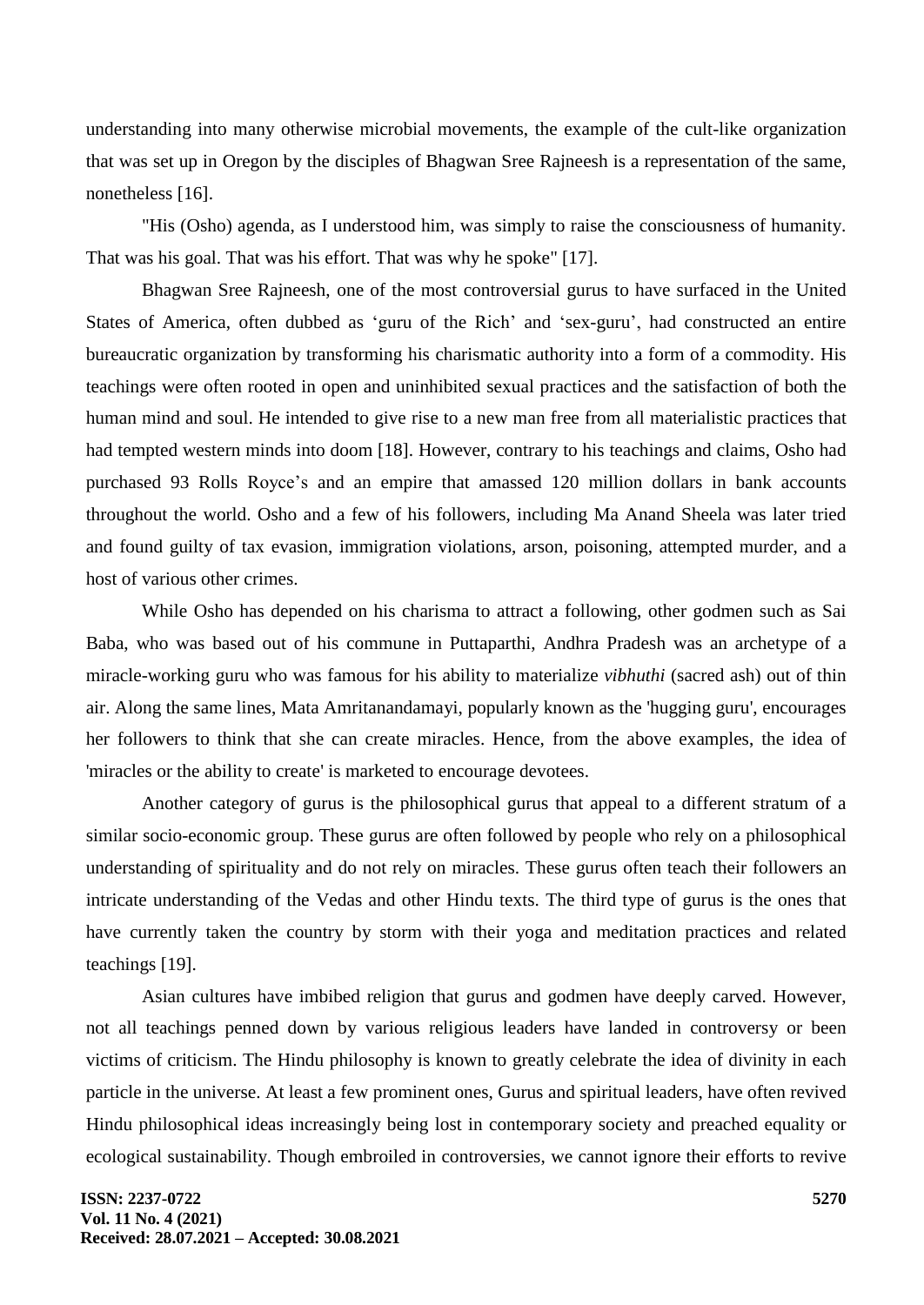the culture using a globalized platform to propagate the importance of yoga and pranayama, popularized in contemporary times by gurus like Baba Ramdev and Sri Sri Ravi Shankar. While 'Routinization of Charisma' might have backfired in many aspects, the core ideals of certain gurus, when looked at directly, is to simply enable this society to separate themselves from the concept of materialism and help them attain a sense of spirituality that may be questionable but can be defined as the same nonetheless [20].

#### **3. Methodology**

The research aims to analyze and understand the influence of an individual's position in society in terms of their economic background and their decision to follow the footsteps of a guru or godman. It tries to establish any possible interdependence between the two and present the findings to help conclude the same. The following research has been presented with the hypothesis that there is a deep sociological construction that consciously or subconsciously enabled this transition in terms of choice of religious propagation by an individual. It focuses on using constructivism as a theoretical framework to determine whether the above hypothesis stands true depending on the subjects being considered [21]. It presents its findings and interviews of four different godmen and or gurus with a seemingly different business model, namely, Osho (formerly known as Bhagwan Sri Rajneesh), Nityananda, Sri Sathya Sai Baba, and Madhusudhan Sai. This paper uses predominantly two methods of data collection, namely in-depth interviews and documentary data available.

# **4. In-depth Interviews**

The research paper includes in-depth interviews of devotees and individuals employed in the administrative department of actively run ashrams in India to present an unbiased understanding and analysis of the above supposition. This method allowed me to interact with the individuals in question and set up a sociological study on the subject, which provided much guidance while contextualizing their arguments that favor or against the hypothesis [22]. The interviews were taken mostly through telephonic means and online video tools except for a few. Through this process, I was interested in gauging any information or awareness of any observed obvious disparities among the various socioeconomic classes and in understanding and tracing back to the reasons as to why they chose to follow the guru or godman in question. Some of the questions that I focused on during the Conversations include what is it exactly that they seek to experience or achieve through this path of defined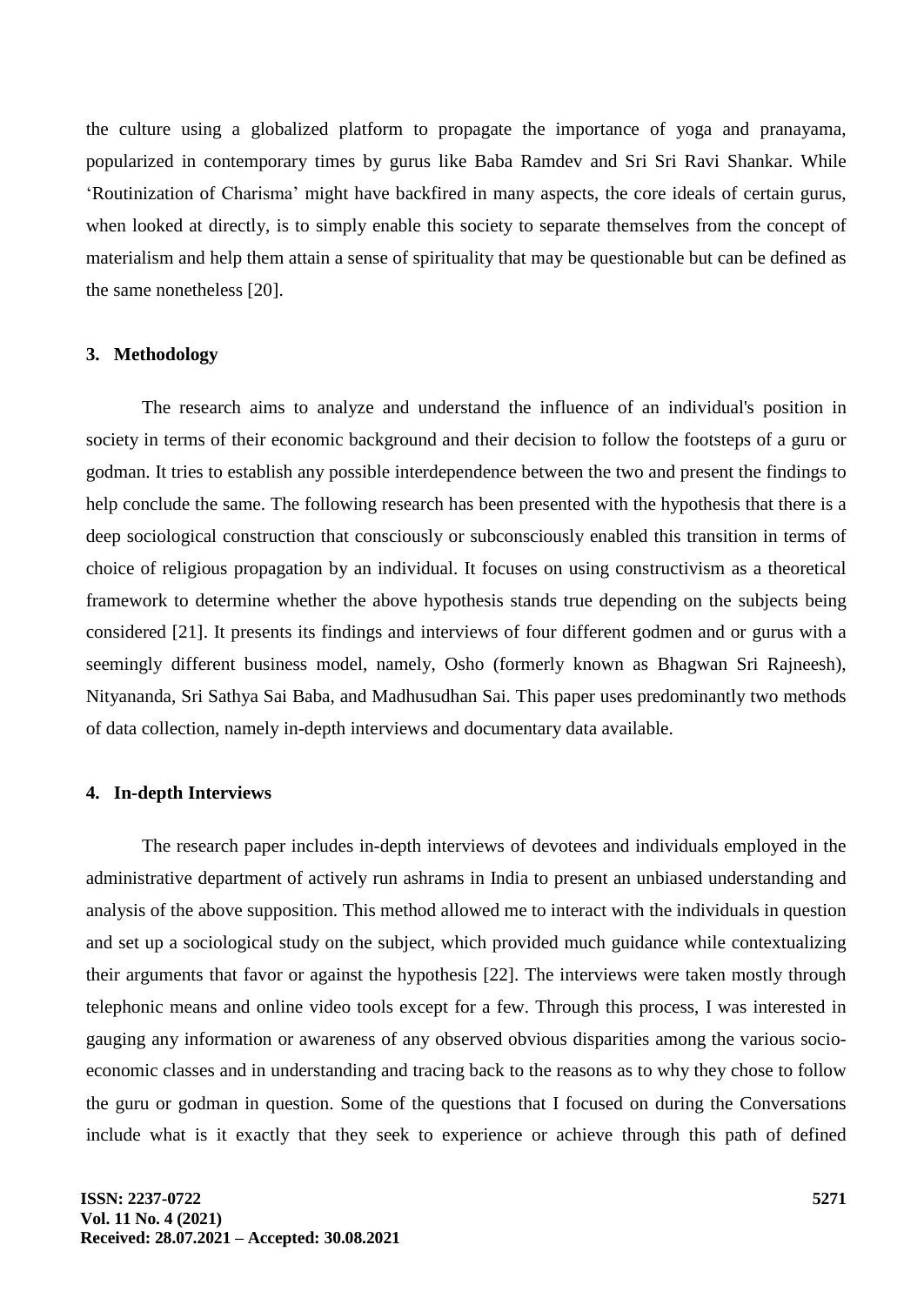spirituality and whether any external factors have played a role in this definition? How often do they visit the ashram, and what exactly draws them to it? Do they prefer to visit the institution on their own, or do family members often accompany them? Which part of the country or world do they come from, and what is their profession? [23].

A total of 20 individuals following various godmen were interviewed. These interviewees were stretched across varying demographics to avoid any inherent biases. Considering the positions held by various interviewees in these institutions and communities, they were given the option of anonymizing their name and the godmen they were following while some chose to initialize their name. A few others requested changing their names, quoting respective statements.

To validate the data procured, we conducted the respondent validation process where the participants were allowed to read through my notes and transcripts to eliminate any discrepancies, which were done to avoid any mistranslation of the remarks while transcribing certain interviews from other languages to English.

#### **5. Documentary Data**

In the face of a lack of resources and communicative channels, the paper also quotes various documentaries and existing books, videos, and social media posts relevant to the research. It gives a wider perspective of the study. The sources are introduced and mentioned along with quotations and references as and when used in the paper. While scouring through the various content on the abovementioned sources, I was mainly focused on determining any behavioral patterns that could have a possible sociological reason that might have prompted their path to defined spirituality [24].

#### **6. Research Questions**

- 1. Has class division determined religious following?
- 2. How has this difference influenced people's decision to follow godmen?
- 3. Do these people seek different experiences while accepting a guru based on their socio-economic backgrounds?
- 4. How do ashrams seek to extend their support across devotees of different socio-economic groups? What do they gain from the same?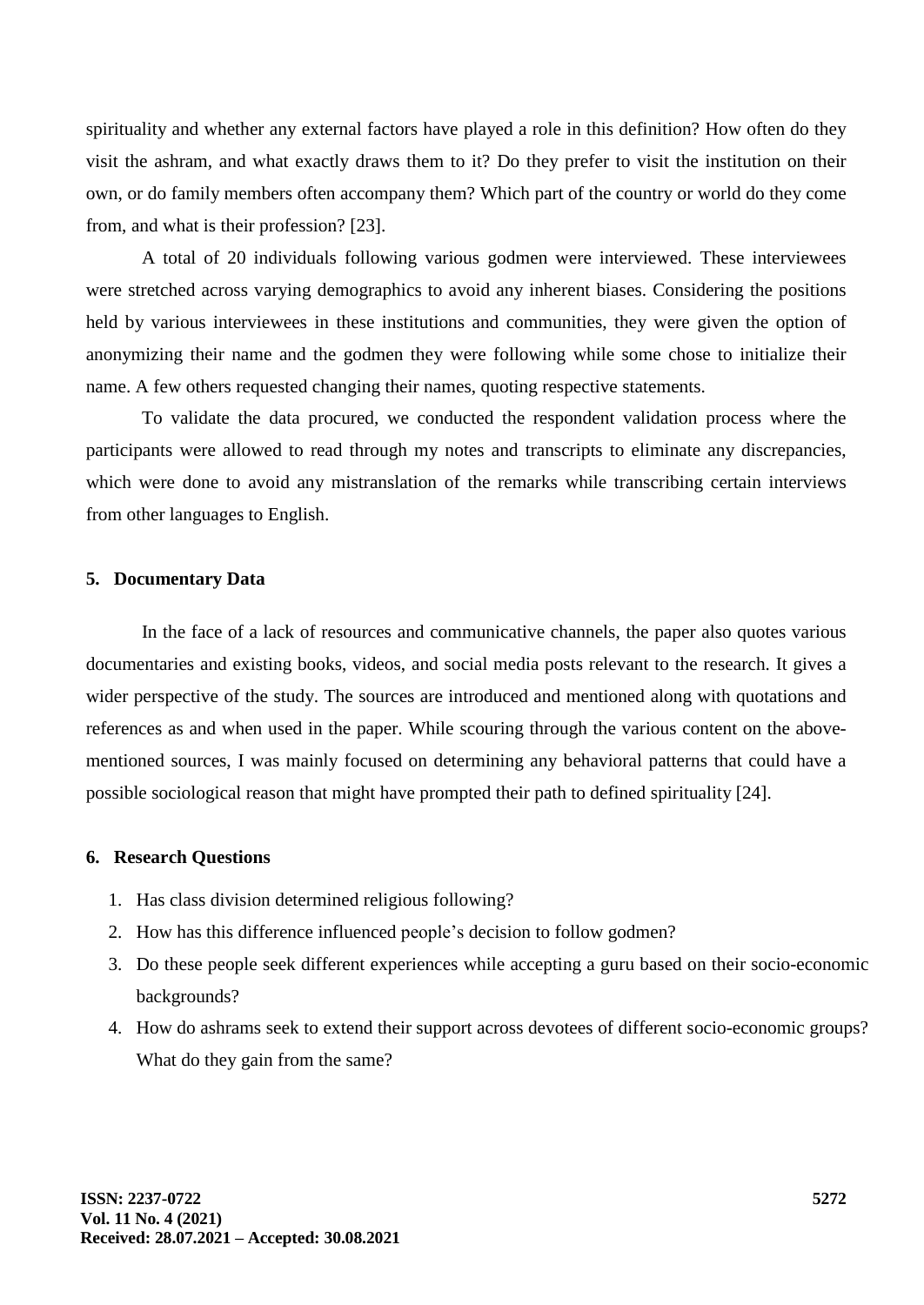## **7. Result and Analysis**

Table 1 is the sample table showing the patterns.

Table 1 - Sample Table Showing the Patterns Observed in the Three Broadly Categorized Socio-economic Groups

| <b>Socio-Economic Group</b> | <b>Word Bubbles / Patterns observed</b>                          |
|-----------------------------|------------------------------------------------------------------|
| Lower Income Groups         | Acceptance, Miracle, Inclusive                                   |
| Middle Income Groups        | Peaceful, Holy, Spirituality over Religion, Miracle (implied)    |
| <b>Higher Income Groups</b> | Liberating, Freedom, Understanding, Eye-opening, Inner Awakening |

### **7.1. Lower Income Groups**

The interviewees from the lower middle class were seen to seek out a path of worship that was accepting and sensitive to their social background. They were also drawn to many miracles practiced by the godmen in question. However, none of the interviewees experienced or saw these miracles firsthand and has constructed their belief on word of mouth or propagated acts of the godmen through publicized accounts of the same. The interviewees from this particular socio-economic background also observed that they were more drawn to spiritual institutions that would help them break through the chains of social class [25].

When asked why they wanted to live and follow their path towards spirituality in such settings, they often referred to instances from their lives where they felt that society deprived them of equal opportunities, which was followed by their introduction to spirituality and the world they constructed, seemingly away from the many social evils plaguing society.

Five of those who were interviewed unhesitatingly identified themselves as members of the lower economic class. While questioned regarding their reasons to pick up spirituality as defined by them, they consciously or subconsciously constructed a utopian reality. Interestingly, individuals following gurus or godmen were surrounded by social settings that encourage deeper conversations and are not prone to questioning the legitimacy of various media expose [26]. Other trends showed that people belonging to this particular social background were helped or witnessed a miraculous coincidence in their lives, predominantly health-related involving immediate family members [27]. Various charity drives run by ashrams gave them more reasons to receive with open arms. The various charity drives run by ashrams give them all the more reasons to receive donations that reach them from devotees of other working classes. Meenakshi, 42, a devotee of Sri Sathya Sai Baba, had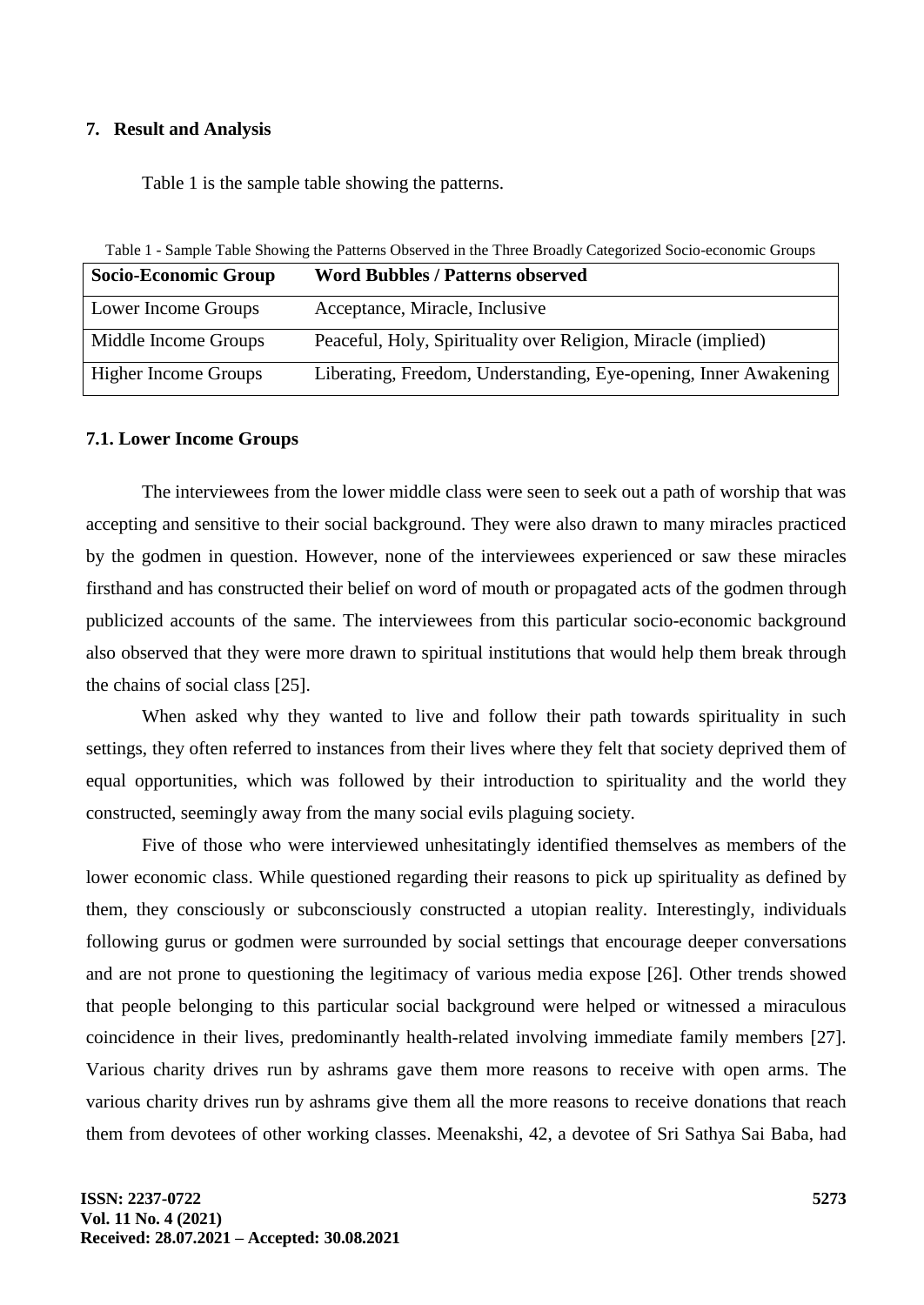taken her daughter for a medical check-up in the hospital run at the Prashanthi Nilayam that provides subsided treatments. She recalls it was the starting point of her journey into Swami's majestic world [28]". I walked into Prashanthi Nilayam, and I was lost in discipline, acceptance, and energy. I wanted to be a part of it. My daughter was sick, so I knew where my responsibilities lay, so I promised myself that I would come back and work for Swami's cause if and when she gets well. It is nothing short of a miracle that she managed to battle through and become better in a few months. I realized it is to time to go back to Puttaparthi and devote myself to Seva. I have not looked back since, which was 11 years ago" [29].

When asked whether she received monetary help for her daughter's treatment from the devotees of Swami, she said her family had been in contact with the authorities to open a possible call for the donation, which got positive responses. "It is more than the money and the help that I am looking at. It is Swami's grace that my child is well. He invited me into his world, and I could have never been more thankful. On the other hand, the people have followed Swami's footsteps and find it needful to give back to society, and I am merely a recipient. It is not the donation that pulled me to this ashram but the force behind it" [30].

The above example sees the subject constructing reasoning that indirectly associated the donation to the godman and channeled her devotion to the spiritual entity rather than the actual source. This pattern, irrespective of the economic group, was highly visible among most interviewees [31].

Another interviewee, RK, aged 32, a former devotee of Paramahamsa Nithyananda, recalls a similar experience:

"I wanted to attend the Inner Awakening program at the Nityanandam Centre in Bengaluru, but the exorbitant rates pulled me back. It was at a point in my life where I was seeking out answers to many questions, and a friend asked me to check out the program. When I said it was unaffordable, she put me in touch with people who helped individuals visit Nityanandam and experience it."

When asked a similar question as to whether this act drew him to the place, he responded along similar lines,

"I remember being indebted to them initially, but after having attended the program, I remember them telling me that they were merely the vehicle assigned to me by Swamiji (Nityananda) so that I can reach my destined destination. That explanation drew me to the place and the man himself."

He recalls the Inner Awakening program as a "peaceful and life-changing moment in his spiritual journey*".* When asked why he does not follow the godman anymore, he says,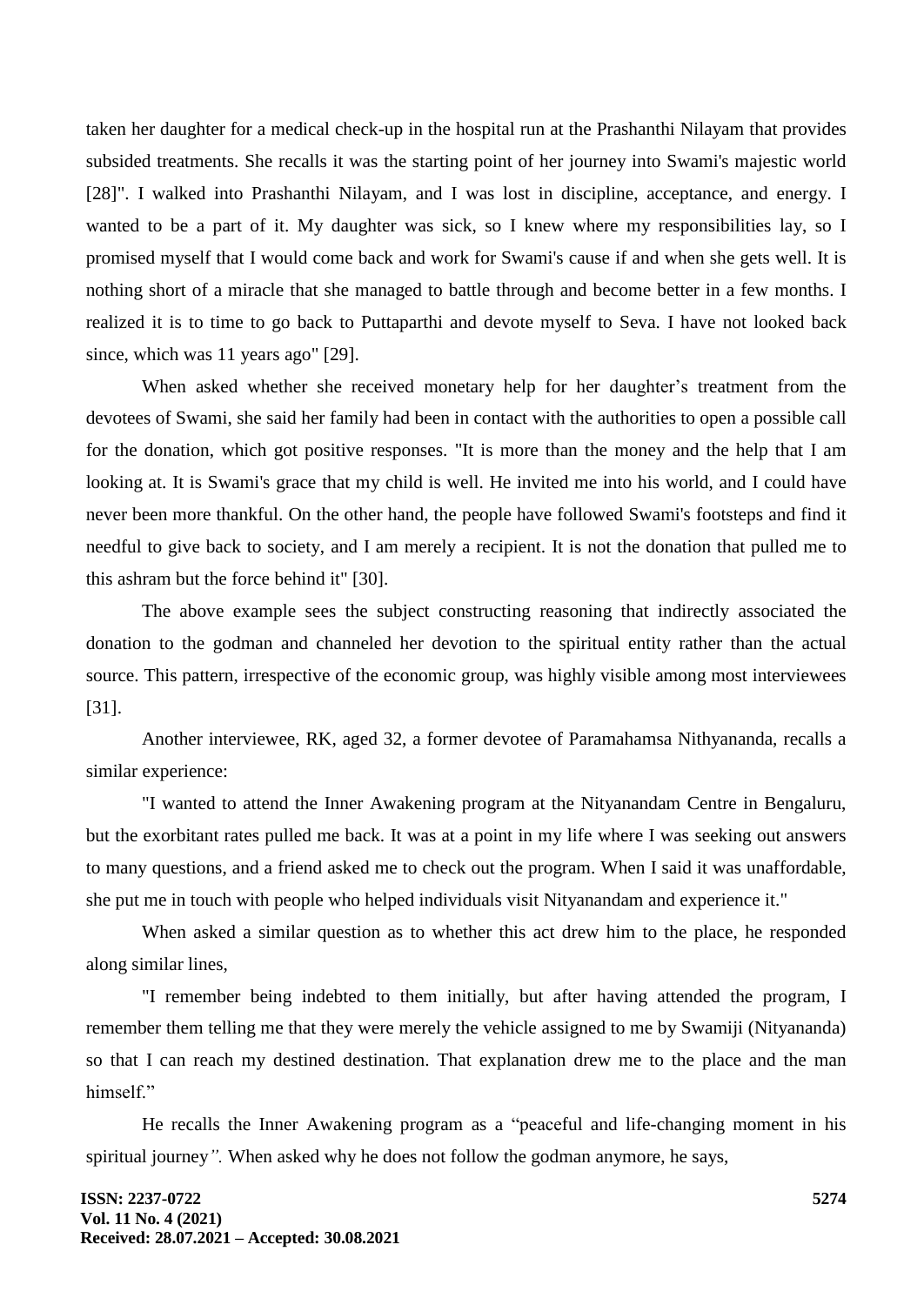"I have moved on. I was young and looking for a direction in life and was trying all sorts of things at that point. Visiting Nityananda's ashram back then helped me move forward in life. For that, I will always be thankful for his teachings and sermons. Right now, I have other personal spheres to focus on, and my spiritual journey can wait till a later date."

When we tried to get his insight into the many allegations that the self-styled guru faces and the list of charges piling up against him in various courts, RK said:

"I do not know what the whole world thinks of him, and honestly, it does not matter to me or any of his followers. I was exposed to a community of people that were welcoming and friendly and eager to explore their spiritual direction, which was a nice change from the kind of people I was surrounded at. It was more about the people rather than Nityananda himself. However, I realize, acknowledge and respect that he is the reason the community came together in the first place."

In this case, similar to the previous interviewee, he analyzed his own opinion and understanding and suitably constructed his reality. The remaining three devotees who identified themselves as being from the lower socio-economic class did not receive any monetary help. They got introduced to their godmen through various peer groups. Ramani, 45, a cleaning worker, was introduced to the prayer group of Madhusudhan Sai by her co-worker two years ago. She recalls that her friend found out that she has been suffering in her personal and professional life and invited her to visit the prayer meeting and see if it gave her some peace [32]. She recalls:

"I was scared the first time. I have never followed a guru or ever felt the need to seek one. I was never religious, but it all changed in the past two years. Anything remotely associated with the Swami draws me to these prayer meetings. The people, the ideologies, the narratives, everything. When he speaks to us or even remotely looks in our direction, that moment is serene. You feel exposed as if he is reading you like a book. When he smiles, you feel liberated from any worries or misunderstandings in your life. I know how his being came to be, and though I was never a devotee of Sri Sathya Sai Baba, I knew people who would bring back vibhuthi (grey ash) from his ashram for me. They told me he could produce vibhuthi out of thin air. It made me garner respect and acknowledge his supreme powers. A few years later, here I am."

Each of the devotees mentioned above is seen to have used similar words while describing their experience, deriving a pattern of sorts, which was noticed in the other two devotees as well, namely AK, aged 29, a daily wage worker, and SI, aged 31, a tea stall owner. They are often seen relying on terms that culminate a sense of social acceptance and seek out links that could allow them to interact in a wider social setting and be a part of it. They are also extremely reluctant to answer any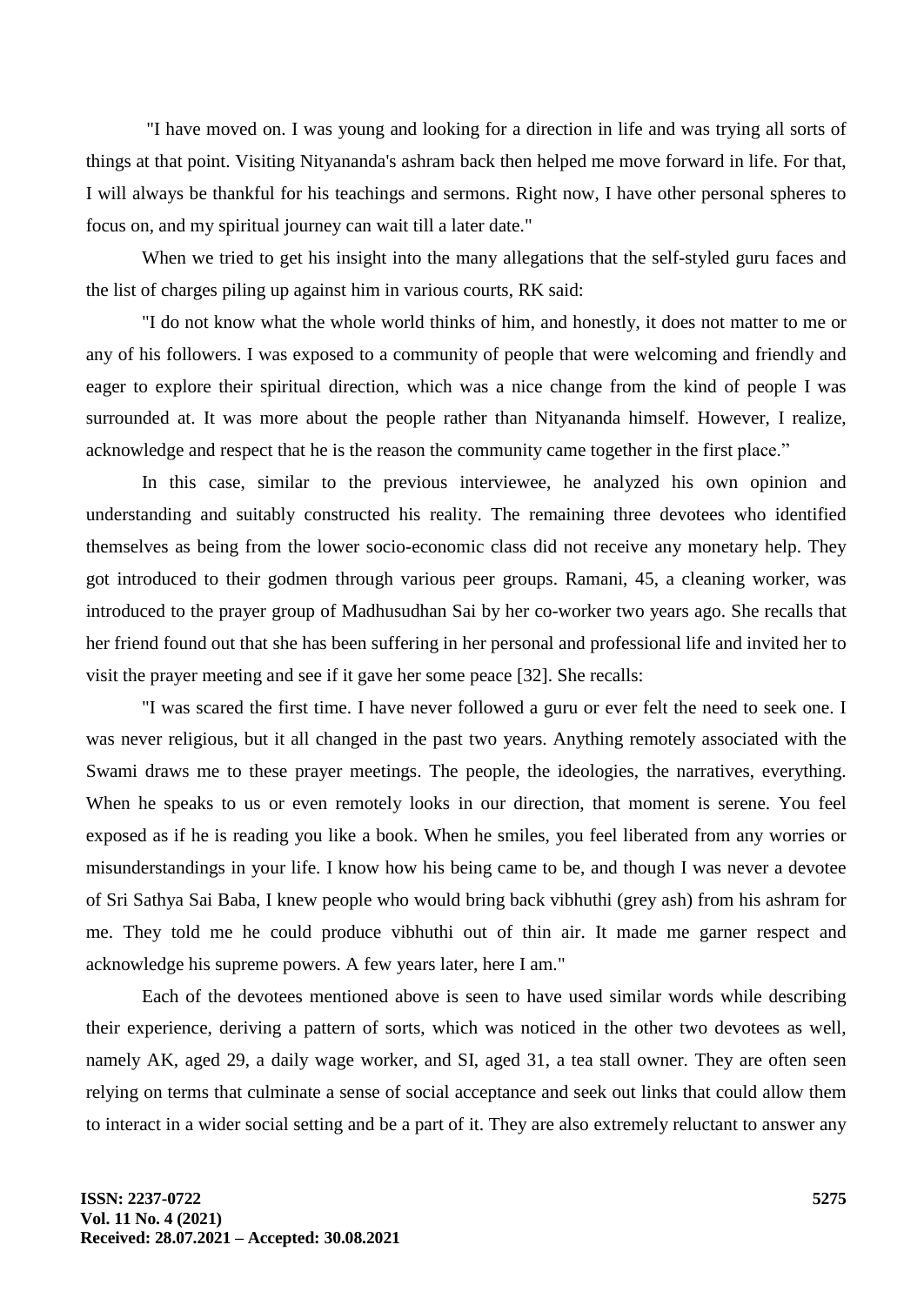questions regarding various controversies surrounding the ashram or their guru, often claiming that these are false rumors spread by people on "the outside".

## **7.2. Middle Income Groups**

The interviews from the middle-income groups were seen to form a bridge between the needs of the lower and the higher income groups concerning the words used and situations narrated. As per the interviews taken, people from middle-income groups draw a clear distinction between spirituality and religion, which is predominantly observed in individuals between the ages of 18-30. Though they directly do not seek out miracles as a requisite for their belief system, a few of the interviewees did refer to it in passing statements and how it strengthened belief in their gurus. Another interesting pattern observed was that middle-income groups were more open to visiting the ashram with family members and extended family when compared to lower and upper-middle-income classes, which according to many of those interviewed, had strengthened their family and brought them close together. It, therefore, denotes a social construct rather than an individual construct as observed among people from the other two income groups.

SA, aged 22, a recent graduate and freelancer, has been a devotee of Sri Sathya Sai Baba, following her family's footsteps and now, along with her family, visits Muddenahalli where Madhusudan Sai's ashram in Muddenahalli. She recalls every visit to Muddenahalli has been a memorable one because it is the most she spends with her family. She often takes a bus from Bengaluru, where she stays, to the ashram that is an hour away. Her middle-class family consists of her parents and an elder sister, who are all employed. When asked if she felt compelled to follow the religious footsteps of her family, she said, "Though I go to temples and pray daily, I do not consider myself religious. Any religious activity that I am involved in is my obligation to the family and their ideology. Nobody in my family forces me to visit the Sathya Sai Grama. That is my own choice that I look forward to on a routine basis. I am bringing peace to my inner self. The darshan is magical. People from all life paths are chanting the same mantra, and their voices resonate with strength and power. Swami is, of course, the reason why this place came to be so whatever it is that we feel there, at the end of the day, it is all because of him" [33].

The above interview is a clear example of how spirituality and religion have become two different priorities in this generation. A similar response was recorded from two other respondents, namely AA, aged 27, a corporate employee, and TA, aged 24, a student. Both drew the importance of being able to navigate for themselves the social construct of religion. However, they agreed on how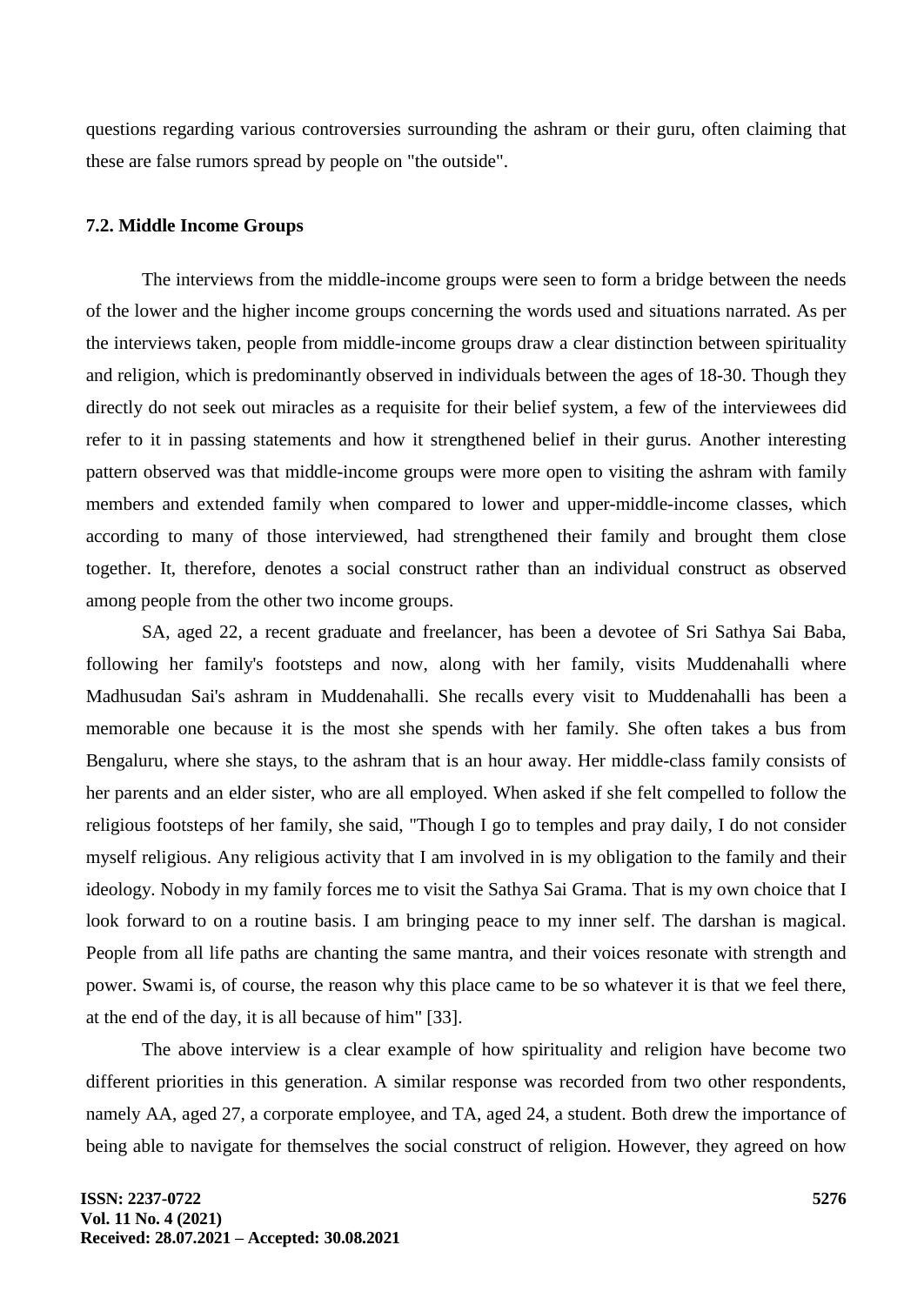they appreciate the opportunity to retract themselves into this safe space of spirituality and the time they spend with their family while doing so. Commenting on the many controversies around a guru, TA said, "I think everybody knows. It is impossible not to know unless the news and opinions in society blind you. My friends question my family's and my choice of following our guru. The important thing is that I am more at peace when I go to the ashram. The place has done wonders to me in terms of helping me understand what spirituality is and how important it is to navigate that expanse of life. What I have understood is that how I feel is independent of the guru and his teachings. Yes, the place has been constructed based on his vision. However, when an ashram gets built and becomes a popular spiritual hotspot, it becomes more than just the guru's vision. It becomes a unified vision of everyone who visits the place. There might be preaching and learnings, but you are often free to explore these teachings based on your background and experiences."

Similar responses came from the young in middle-income families. It is important to observe that the above interviewees are staying away from popular definitions as defined by society regarding religion and spirituality. This change may or may not be traced to the peer groups they interact with as well increased exposure to a variety of opinions that could be seen compelling them to accept reality but at the same time, weave their construction of the same into this narrative, which could be one of the reasons why an increasing number of young people are facing spiritual or religious dilemmas in society. However, the interviewees falling into age groups 35 and above have a different perception of their understanding of what constitutes a religion [34].

IS, aged 48, is a homemaker. She followed the guru after marriage as her in-laws were devotees. When asked if there was any compulsion from the family, she says,

"When you move into a house where everyone is extremely devoted to a particular god, it becomes really hard for you to question that. Therefore, I did not question it. My life has only become more harmonious since. It is not about what I gain personally from worshipping the godman but about the mere act of worship. When you are young and taught to pray, you do not question it. I can question it now, but there is no need. Praying makes me happy and fulfilled. The devotion for my god is something that I am proud of."

When asked if she finds it necessary to visit the ashram from time to time, she said:

"As we do not live in India, we go to the ashram when we are in the country. When I was introduced to this religious path, it started with idol worship. Our pooja rooms had images and statues, scriptures, and books. Our family visits the ashram every year when we are in India. We stay there for a couple of days, and this time is very important for me."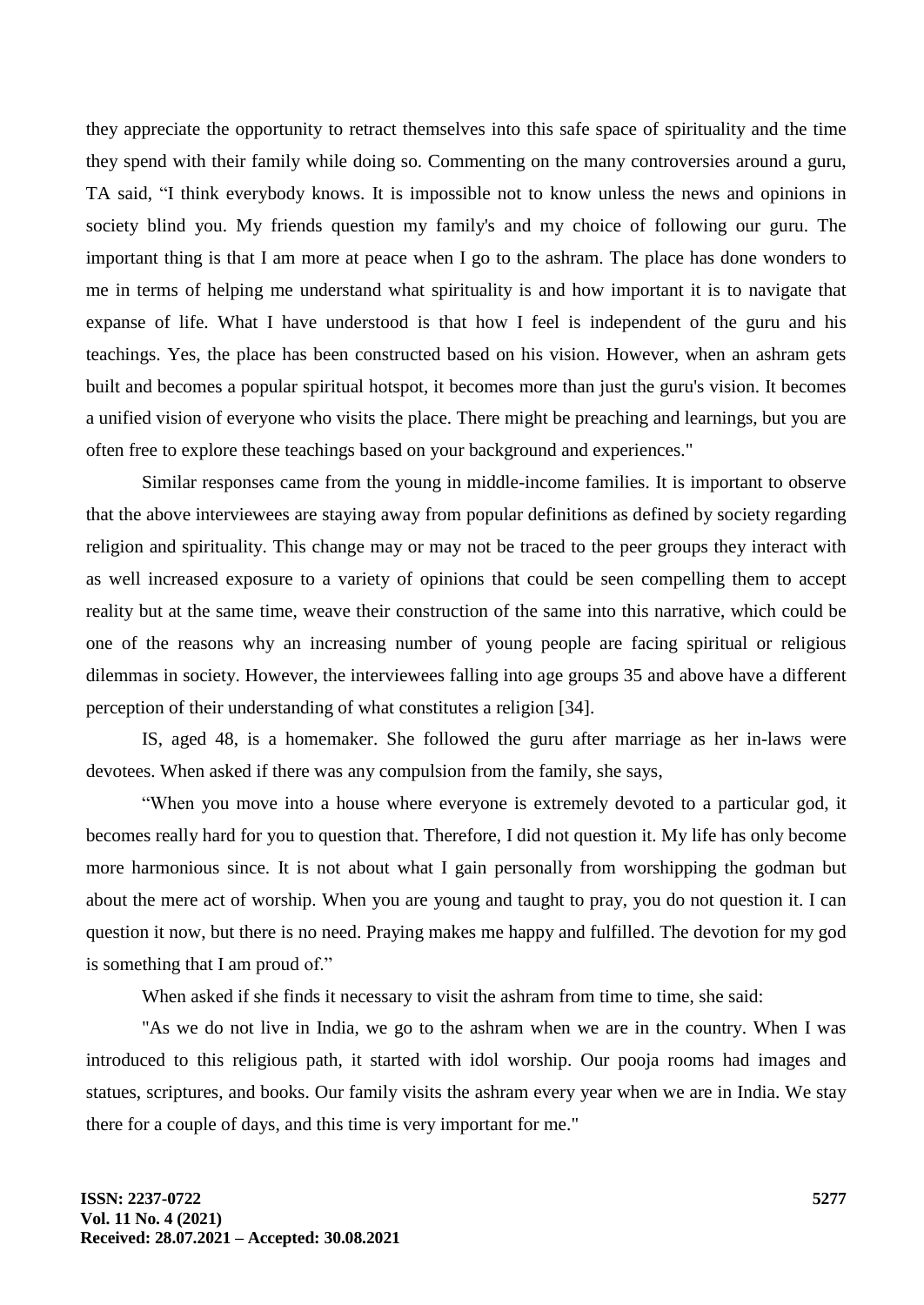In this interview, we can detect influences on how the environment is introduced to play an important role in understanding reality as dictated by constructivism theory [35].

Another interviewee, VN, aged 74, a former theatre owner, has been a devotee of Sathya Sai Baba for twenty years. When asked what initially drew him to the godman at a point when his name was still comparatively new to Indian society, he responded by saying:

"My family was going through difficult times, and my wife and I would spend sleepless nights trying to battle our problems. My wife suddenly decided to visit the Sai Baba's prayer hall in our locality. Soon, I accompanied her, and for the first time in several months, our family slept peacefully that night. My belief in Sathya Sai Baba was never based on any major changes or coincidences but on small things. I faced more and more problems, but this constant belief that Swami will back me kept me moving forward. One of the astonishing things that have happened and continue to happen is that every time I face a hurdle in life, this belief materializes into some sort of solution. I would understand if somebody told me that it was a coincidence. However, when you hold onto a person or power, nothing is ever a coincidence. Everything happens for a reason, and that reason for me is Swami." The above interview is a great argument made concerning the hypothesis. The interviewee recalls tough times as a gateway to his belief and how subsequent experiences strengthened his belief in the Godman. As the middle-income groups have historically struggled financially since independence, it has produced ripple effects in their social and personal spheres, religion being one of them. This socially constructed belief only strengthened when the middle class slowly gathered back their economic strength in society. The interviewee also refers to miracles (or solutions), which are underlying factors specific to the class.

The two interviews represent a general image and understanding of the social class members above the age of 35. A few patterns observed would include a family-oriented approach to their spirituality and belief and any prior struggles that resulted in their belief in the godman. Another discussion that the topic put forward was the difference between following the said godman and other gods and any distinctions drawn to the same. To this question, all the interviewees in a summarized statement said that they believe the godmen they worship are a reincarnation of traditional Hindu gods and do not strike any distinction when it comes to the same.

## **7.3. Higher Income Groups**

Interviews and documentary data available of individuals from higher income groups show a different approach and reasoning to spirituality. One of the most commonly observed trends among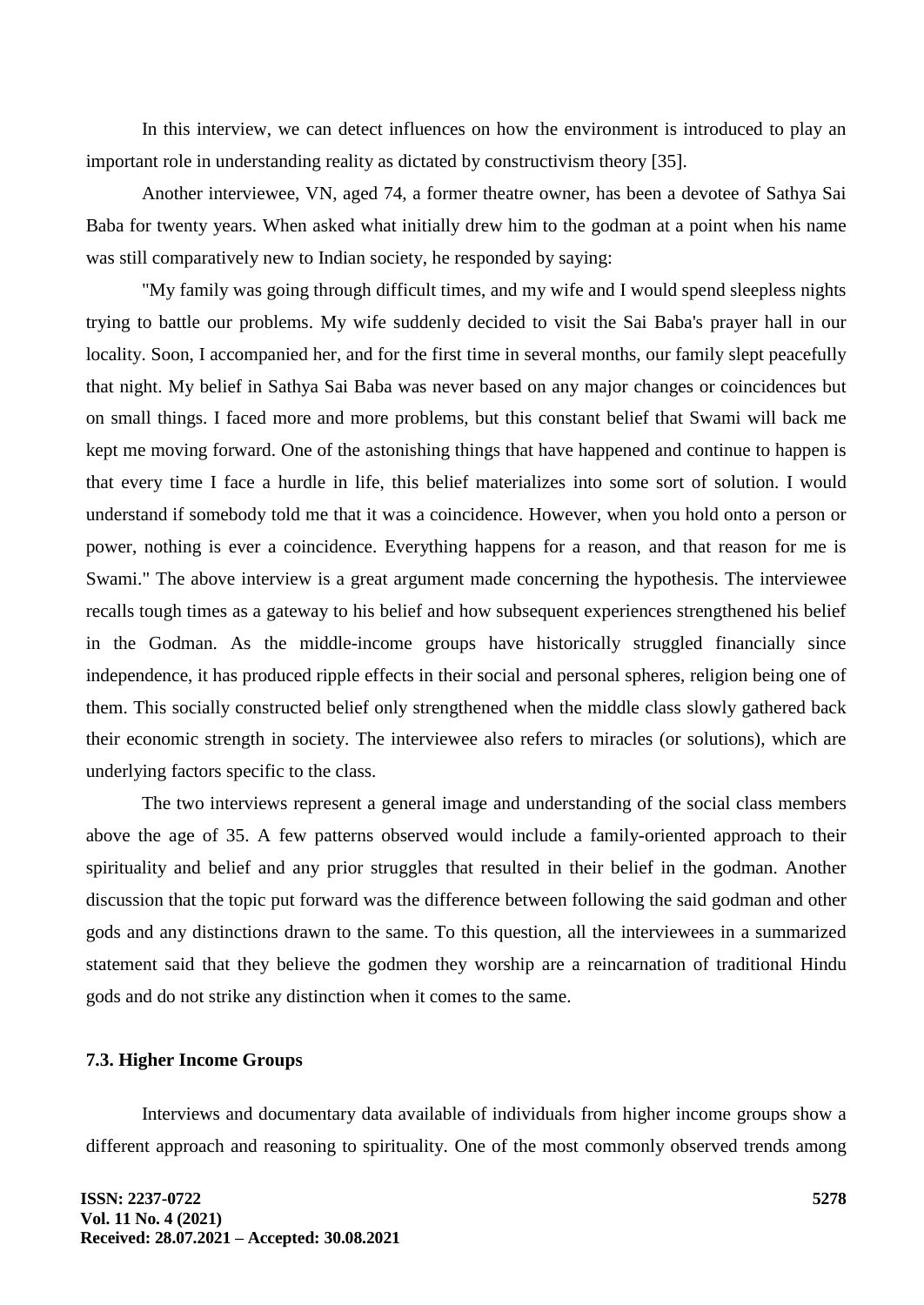these groups of interviewees was escapism as defined by John L. Longeway in his paper, "The Rationality of Escapism and Self-Deception", as thoughts, actions or entertainment that "helps us avoid, temporarily, unpleasant truths that we must live with, and it is this escape from the unpleasant reality that gives us the term". One of the most common escapist patterns observed from the interviewees stems from the busy and detached lifestyle that strips them away from social values and, in some cases, away from their own family. It is to these roots that they want to retire voluntarily. It is also important to note that the said pattern was not observed in individuals below 35.

Aretha, aged 42, a former socialite hailing from California, had left the United States of America a few years ago to come and live closer to her Bhagwan at Prashanthi Nilayam.

When asked to give an insight into what prompted her for this change, she said,

"It is peaceful here. A sense of cohabitation that is non-judgmental and eases into nature, gifted with Bhagawan's presence and blessings. I am at a juncture where I move towards a more spiritual understanding of the world and not be held back by materialistic desires."

When asked how she accepted life in the ashram, she said,

"It is easier to simply eliminate any contemporary expectations and belief systems and stretch back to traditional roots of living. Escapism is a very common reason, and I do not intend to portray a sense of unhealthy detachment. This feeling you cultivate over the years might weaken your connection with the outside world. However, it strengthens your relationship with yourself, and that by far is more important."

SK, 40, a businessman hailing from UAE, adds to the above statement saying, "Every time I return to India, I come to stay at the ashram for a few days. Though I do have responsibilities being the sole breadwinner and paying for my kids' education, I look forward to the day I can peacefully retire from my business and live here. "

Based on documentary data available and taking into consideration the prices of certain programs as held at Nityanandam Ashram in Bengaluru, Prasiddha Yogini, a popular social media influencer who has recorded her spiritual journey, falls into an economic space that allowed her to move out of her home in the USA and follow her spiritual path in India. She accepted Hinduism as her religion about four years ago. She even spent two years living at the ashram in Bengaluru. She offered her services as the head yoga instructor. She was considered to be amongst the inner circle of devotees at the ashram. In a video uploaded on YouTube on the 25th of September 2019, she listed how she began her spiritual journey under Nityananda. Speaking about how she got introduced to Hinduism and Nityananda, she says,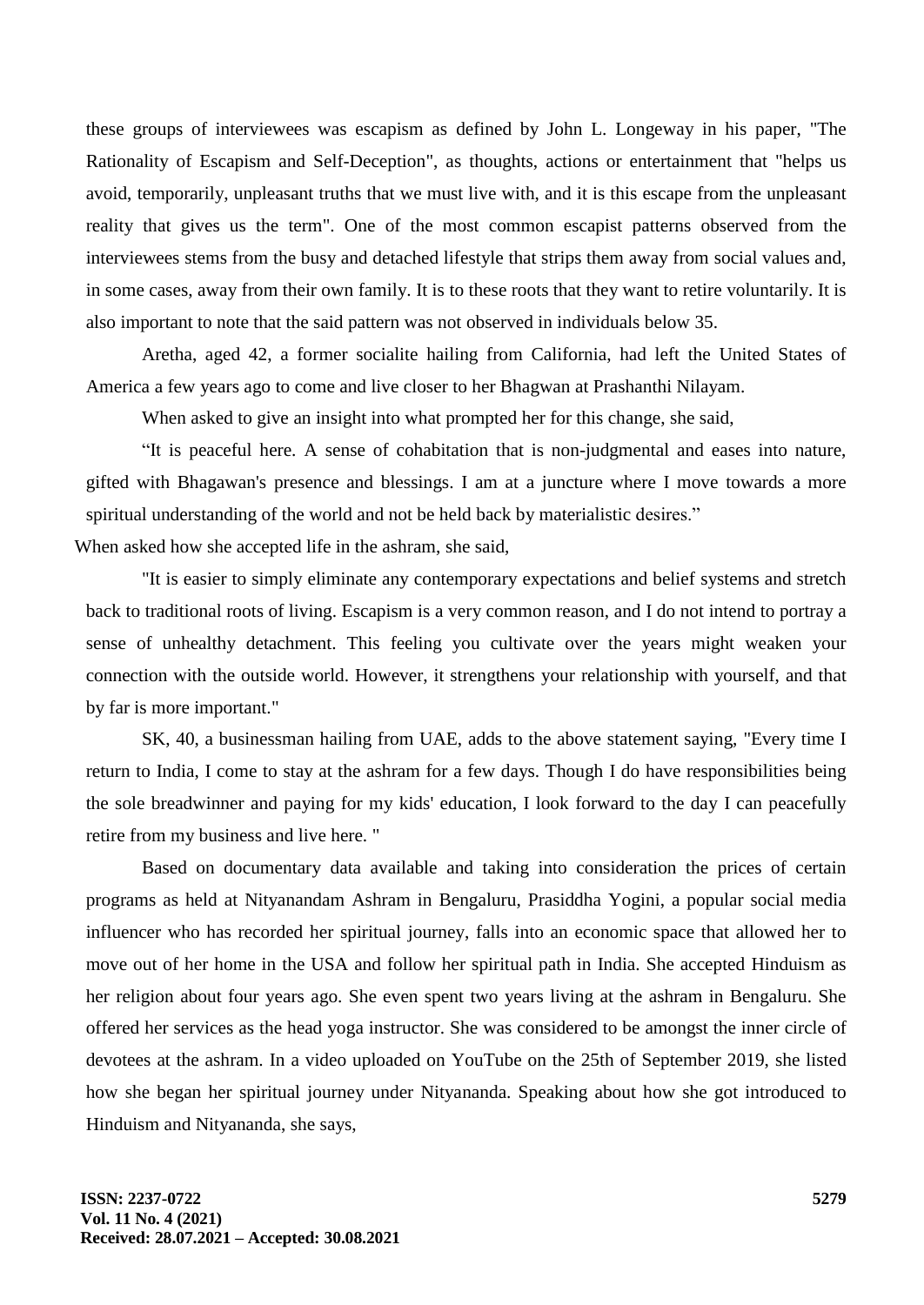"Almost five years ago, my brother came across Nityananda on YouTube. Back then, I had not explored Hinduism that deeply. I was still very much set in the Catholic culture I grew up in, thinking Jesus was the only way. My initial reaction was that Nityananda was a cult leader. I wanted to preface this initially because I did not come into this in love with Swamiji."

Later, she discovered how important it was to find a guru and how Nityananda helped her navigate and even taught her to protect herself from negative energies that hinder her spiritual practices and awakening. She claims relevance to the material propagated by the controversial guru. To a query on what made her stay in the ashram for two years before she returned, she says,

"No matter where we are in life, I believe that whoever we are around, their beliefs and ideas influence us. I have never found a more empowering space and community that brings everything back to the fundamental beliefs, those true, life-changing spiritual truths: the Nityananda Sanga. I do not want people around me who do not truly understand the same universal truths as I do."

The above statement shows the ideal trajectory of changing beliefs and understanding of reality and how influence constructs it individually. Though initially, she claims to have visited the ashram with skepticism, constant reinforcement of ideas and beliefs, she redefines her own beliefs and actions based on her social surroundings.

However, two interviewees, namely BA, aged 50, a homemaker, and AK, 52, a defense official, depicted a similar understanding of their belief as that of middle-income groups, which stand as an exception depicting a thin line between the two classes.

The above set of interviews reinforce and confirm the presence of differences among the socio-economic classes based on their social position and upbringing, which further reiterates the hypothesis.

#### **8. Discussion of Results**

The above study provides us with the following observations. There is a clear distinction in the needs and wants concerning the devotees depending on their socio-economic backgrounds. However, it is highly debatable whether this difference results from their subconscious conditioning towards their socio-economic groups.

Within the division of socio-economic backgrounds, there is also a slight variation in the responses based on the age groups of the interviewees. Those between 20-30 years were more open to discussing difficulties they face, including familiar pressure and establishing individual beliefs. They were less hesitant in answering questions regarding their gurus as compared to other age groups.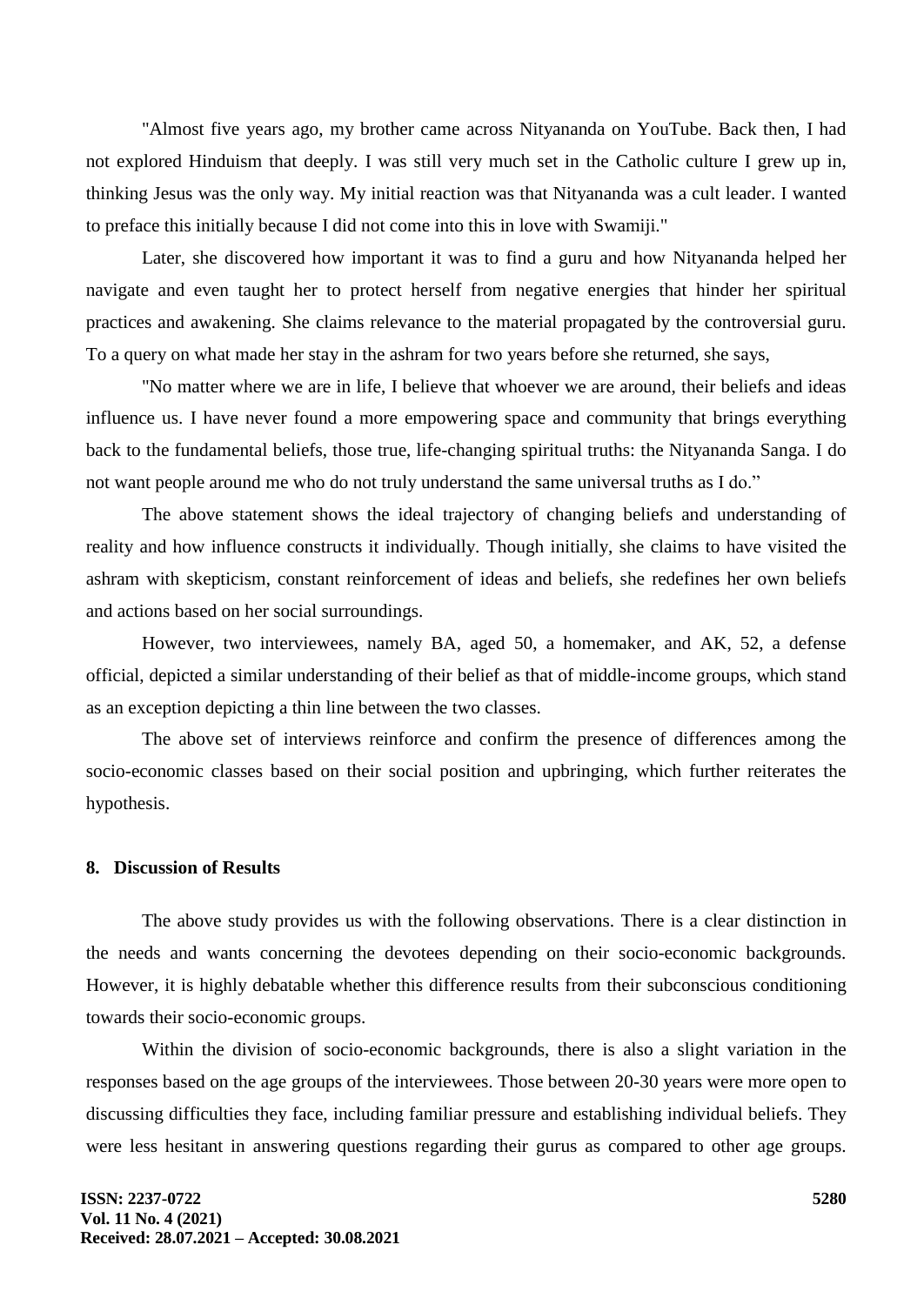However, this trend was predominantly observed in middle-income groups rather than lower or higher income groups.

Another pattern observed across all socio-economic groups is their division between themselves and the "the others". This clear distinction encloses the individual in an echo chamber, reinforcing the ideology in a never-ending cycle coupled with establishing social circles dominated by devotees.

## **9. Limitations**

This study is not devoid of certain shortcomings concerning the methodology and findings. Therefore, kindly note the following limitations: In the face of broader research areas, it is important to widen the interviewee's scope to put forward a comparatively more inclusive piece of research. It is also important to note that the godmen mentioned in the paper are not differentiated concerning their teachings and ideologies, which could stem into an independent study. The differences in these godmen and their respective business models might have a separate approach to the hypothesis.

#### **10. Conclusion**

This study provided further insight into the relationship between socio-economic position and the needs of devotees while serving a particular godman. It explores this relationship in length through extensive interviews. Also, it contributes to the understanding of constructivism as a theoretical format and its role in religious choices. The analysis of the interviews reinforces the hypothesis that there is indeed a difference in the needs of people following a particular godman and these needs are to an extent motivated by their socio-economic position. The study focuses on godmen rather than religion to identify responses and how an individual navigates through the myriad of opinions and controversies present.

In the wake of Guru and Godmen worship becoming a popular new form of urban Hinduism, even though the idea itself has been present since ancient Indian societal construct, this study draws relevance in contemporary terms. Meera Nanda, in her book, "The God Market: How globalization is making India more Hindu", says that this trend has resulted in the "newly prosperous middle classes turning away from the more philosophical, neo-Vedantic form of religiosity and embracing a more ritualistic and superstitious form of popular Hinduism cantered on temples, pilgrimages, and popular saints or god-men/women"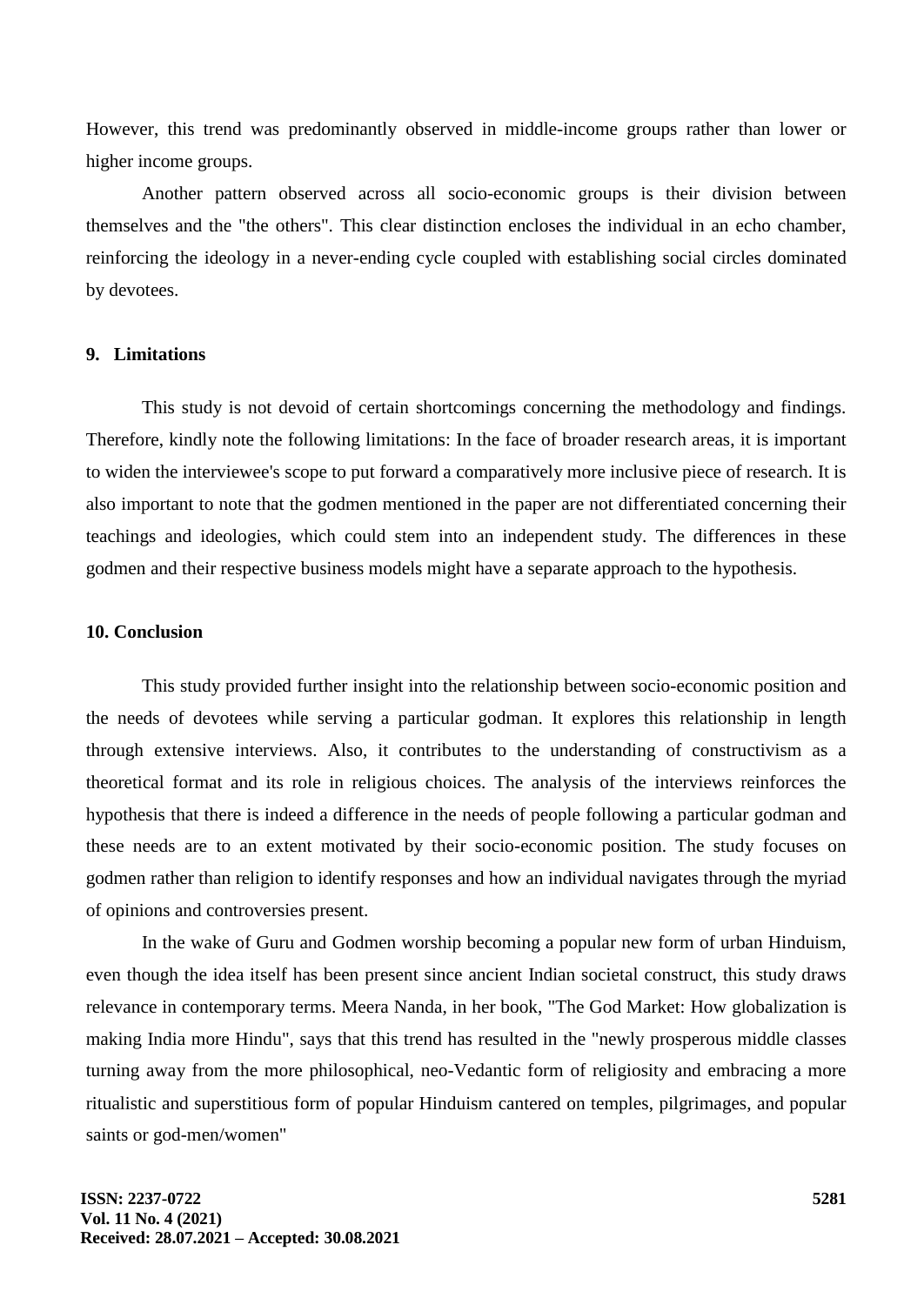However, the vast reach of these gurus and godmen can no longer be simply considered as a part of Indian culture and its propagation. The growing visibility of India in the global economy has resulted in Hinduism getting fused with national pride and dreams of development, which has portrayed a globalized image of Hinduism, the one that has gained international attention and, as a result, has resulted in projecting the religion onto a wide audience of international origin. Conclusions made from the study have also opened up new questions for future research. Some of the areas that could be explored include how business models of ashrams are structured to cater to the different needs of their devotees and how much of these decisions keep their socio-economic background in their mind. Further psychological studies could involve studying the guru devotee dynamics and how social positions play a role in the same.

## **References**

Almquist, E. (1966). Social Class and Religiosity. *The Kansas Journal of Sociology, 2*(3), 90-99. www.jstor.org/stable/23308511

Babb, L. A. (1986). *Redemptive encounters: Three modern styles in the Hindu tradition* (Vol. 1). Univ of California Press.

BAKUNINA, A. (2013). *Religious Orientations in the Lives of Indian Entrepreneurs: Three Case Studies*. Modern Asian Studies, 47(1), 85-108. www.jstor.org/stable/23359780

Baum, F., & Ziersch, A. (2003). Social Capital. *Journal of Epidemiology and Community Health* (1979-), 57(5), 320-323. [www.jstor.org/stable/25570000](http://www.jstor.org/stable/25570000)

Bharati, Agehananda. 1970. "The Hindu Renaissance and its Apologetic Patterns", *Journal of Asian Studies, 29*(2): 267–88.

Bourdieu, P. (2011). *The forms of capital*. (1986). Cultural theory: An anthology, 1, 81-93.

Brent, Peter. 1972. *Godmen of India.* London: Allen Lane.

Chaudhuri, S. (2009). *Sharing cultures: Integration, assimilation, and interaction in the Indian urban context*. In G. Prato (Ed.), Beyond Multiculturalism: Views from anthropology (pp. 189–200). Farnham, England: Ashgate.

Datta, S.V. (N. (1959). *The complete works of Swami Vivekananda: volumes 1-8*(11th ed., Vol. 8).

Dubey, R. (2015). New Hindu Religious Movements in Contemporary India: A Review of Literature. *Sociological Bulletin, 64*(2), 152-170. [www.jstor.org/stable/26290776](http://www.jstor.org/stable/26290776)

Duplass, M., Duplass, J., Braun, J., Braun, D., Nishimura, L., Cotner, B., Deo, A.D (Executive Producers), (2018). *Wild Wild Country* [Documentary-series]. Duplass Brothers Production; Stardust Frames Productions; Submarine Entertainment; Netflix.

Urban, H. B. (1996). *Zorba The Buddha: Capitalism, Charisma and the Cult of Bhagwan Shree Rajneesh, 26*(2), 161–182*.* doi:10.1006/reli.1996.0013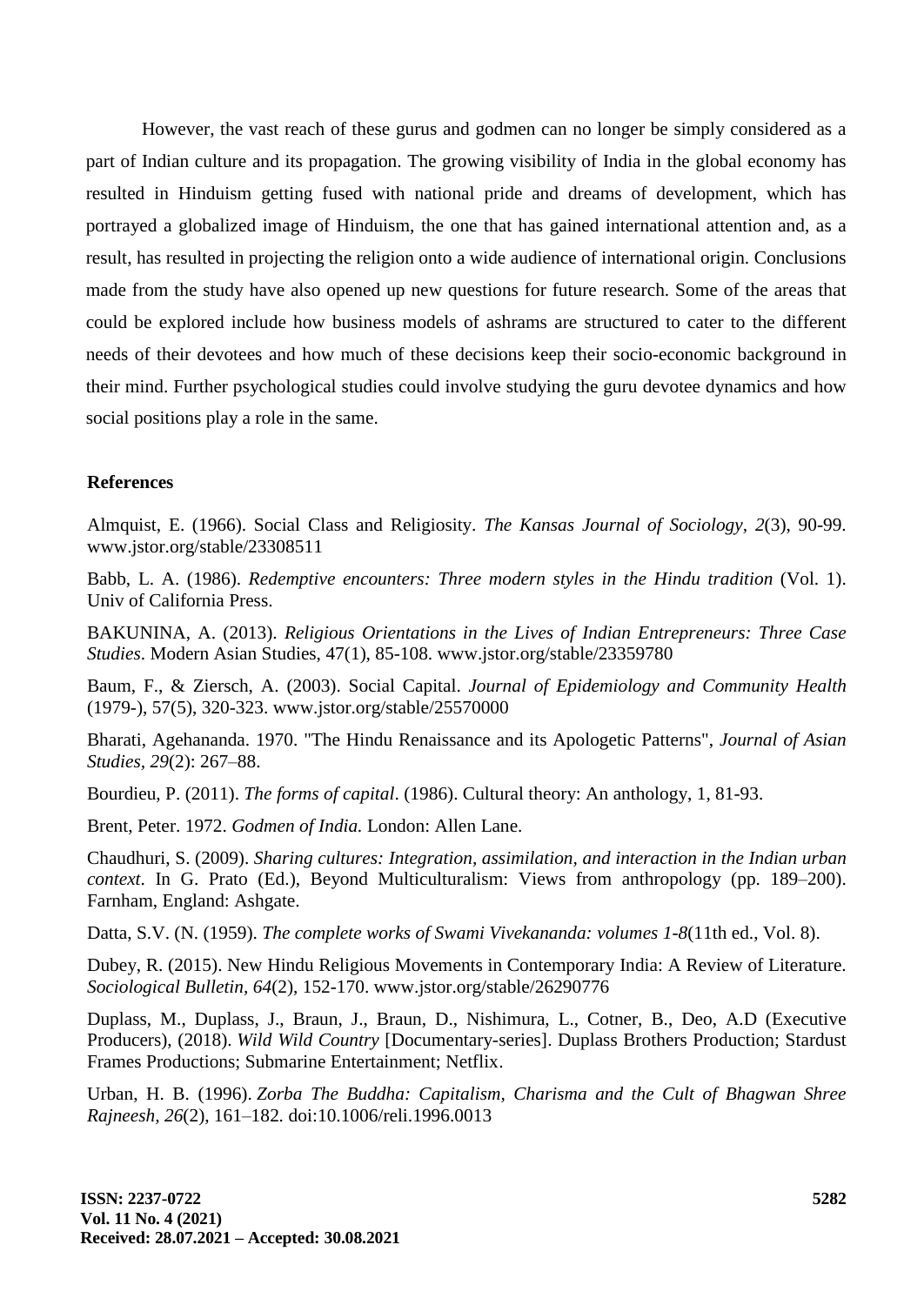Eisenstadt, S.N. 1966. *Modernization: Protest and change*. Princeton, NJ: Prentice-Hall.

Flood, Gavin. 1996. *An introduction to Hinduism*. Cambridge: Cambridge University Press. Gavankar, A. (2017). *Guru Devotion in India Socio-Cultural Perspectives and Current Trends*. Institute of Slavic Studies, Polish Academy of Sciences.

[https://www.researchgate.net/publication/300423553\\_'Guru'\\_devotion\\_in\\_India\\_Socio](https://www.researchgate.net/publication/300423553_)cultural perspectives and current trends

Inkeles, Alex and David Horton Smith. 1974. *Becoming modern: Individual change in six developing countries*. Cambridge, MASS: Harvard University Press.

Kim, B. (2001). *Social constructivism. Emerging perspectives on learning, teaching, and technology*, 1(1), 16.

Larson, Gerald James. 1995. *India's agony over religion*. New York: State University of New York Press.

Lerner, Daniel. 1962. *The passing of traditional society: Modernizing the Middle East.* Glencoe, IL: The Free Press.

Lindholm, C. (2002). *Culture, Charisma, and Consciousness: The Case of the Rajneeshee*. Ethos, 30(4), 357-375. www.jstor.org/stable/3651879

Lorne L. Dawson (1997): Creating 'cult' typologies: Some strategic considerations. *Journal of Contemporary Religion, 12*(3), 363-381.

Nanda, Meera. 2009. *The god market: How globalization is making India more Hindu*. Noida: Random Publishing House.

Putnam, R.D. (2002). Bowling together. *The American Prospect, 13*(3), 20-22.

Radhakrishnan, P. (2004). Religion under Globalisation. *Economic and Political Weekly, 39*(13), 1403-1411. www.jstor.org/stable/4414836

RAJAGOPAL, A. (2011). *The Emergency as Prehistory of the New Indian Middle Class*. Modern Asian Studies, 45(5), 1003-1049. www.jstor.org/stable/25835711

Robert P. Carroll (1977). *Scottish Journal of Theology,* 30, pp 396-398 doi:10.1017/S0036930600026302

Stroope, S. (2012). *Caste, class, and urbanization: The shaping of the religious community in contemporary India*. Social Indicators Research, 105(3), 499-518.

The Hindu, K. N. P. (2017, the 12th of October). *Will India get over its obsession with godmen?* https://www.thehindu.com/opinion/op-ed/will-india-get-over-its-obsession-withgodmen/article19847535.ece

The Hindu, JP (2017, the 12th of October). *Controversies do not diminish the great role played by many spiritual gurus*. [https://www.thehindu.com/opinion/op-ed/will-india-get-over-its-obsession](https://www.thehindu.com/opinion/op-ed/will-india-get-over-its-obsession-with-godmen/article19847535.ece)[with-godmen/article19847535.ece](https://www.thehindu.com/opinion/op-ed/will-india-get-over-its-obsession-with-godmen/article19847535.ece)

Troeltsch, E. *The Social Teachings of the Christian Churches, Vol. 1.* London: George Allen & Unwin, 1931.